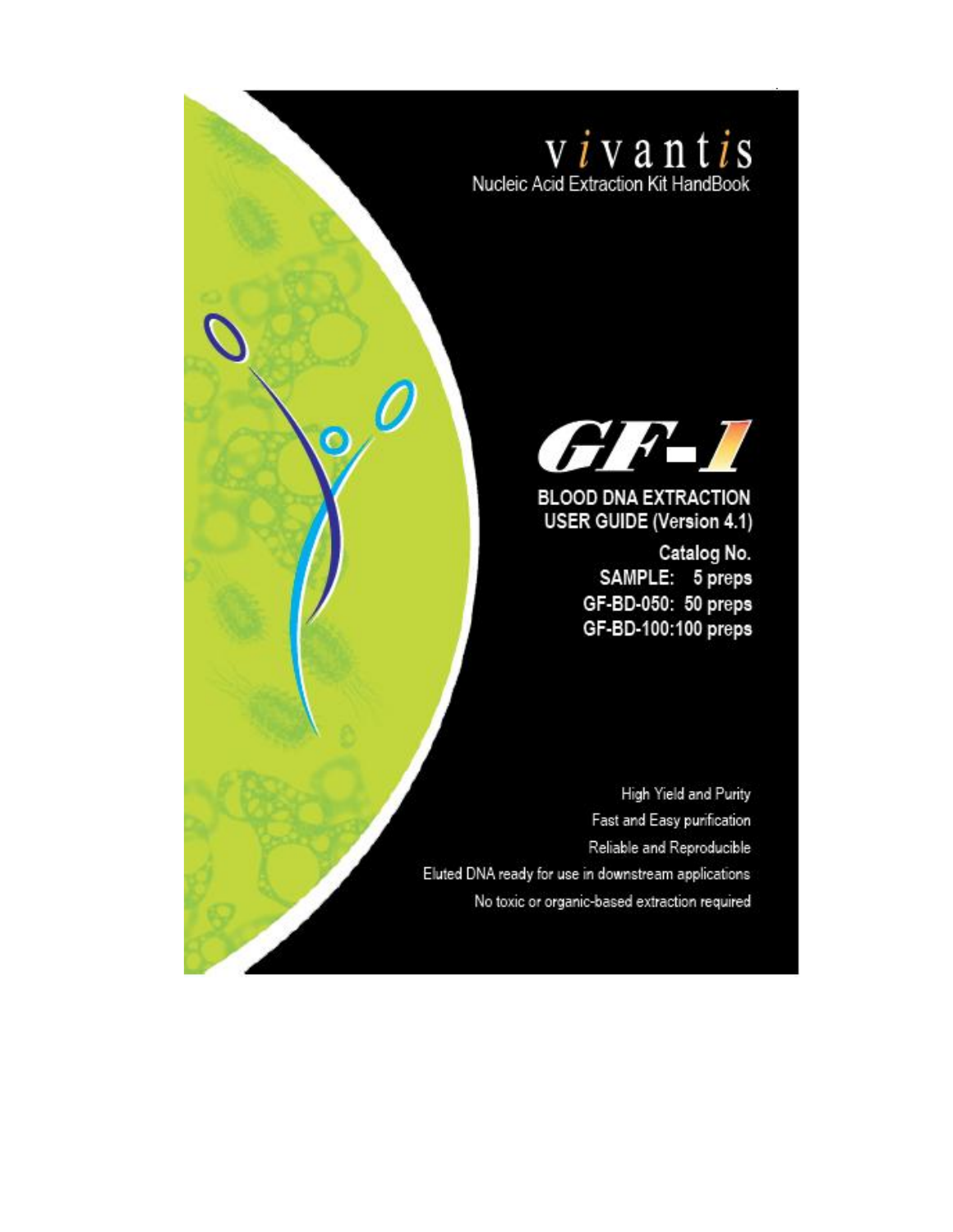#### **Introduction**

The **GF-1 Blood DNA Extraction Kit** is designed for rapid and efficient purification of genomic DNA from up to 400µl whole blood. This kit uses a specially treated glass filter membrane fixed into a column to efficiently bind DNA in the presence of high salt. This kit applies the principle of a mini-column spin technology and the use of optimized buffers to ensure that only DNA is isolated while cellular proteins, metabolites, salt and other low molecular weight impurities are removed during the subsequent washing steps.

High-purity genomic DNA is then eluted in water or low salt buffers and has an A260/280 ratio between 1.7 and 1.9 making it ready to use in many routine molecular biology applications such as restriction enzyme digestion, PCR, Southern blotting, DNA fingerprinting, and other manipulations.

| Product<br>Catalog No          | 5 Preps<br><b>SAMPLE</b> | 50 Preps<br>GF-BD-050 | 100 Preps<br><b>GF-BD-100</b> |
|--------------------------------|--------------------------|-----------------------|-------------------------------|
| <b>Components</b>              |                          |                       |                               |
| GF-1 columns                   | 5                        | 50                    | 100                           |
| Collection tubes               | 5                        | 50                    | 100                           |
| Blood Lysis Buffer (Buffer BB) | 1.5ml                    | 12ml                  | 24ml                          |
| Wash Buffer 1 (concentrate)*   | 1.5ml                    | 15ml                  | 30ml                          |
| Wash Buffer 2 (concentrate)*   | 2.4ml                    | 17ml                  | 34ml                          |
| <b>Elution Buffer</b>          | 1.5ml                    | 10ml                  | 20ml                          |
| Proteinase K*                  | 0.11ml                   | 1.05ml                | $2 \times 1.05$ ml            |
| Handbook                       |                          |                       |                               |

#### **Kit components**

\* Please refer to **Reconstitution of Solutions** and **Storage and Stability** before using this kit.

The **GF-1 Blood DNA Extraction Kit** is available as 50 and 100 purifications per kit.

The reagents and materials provided with the kit are for research purposes only.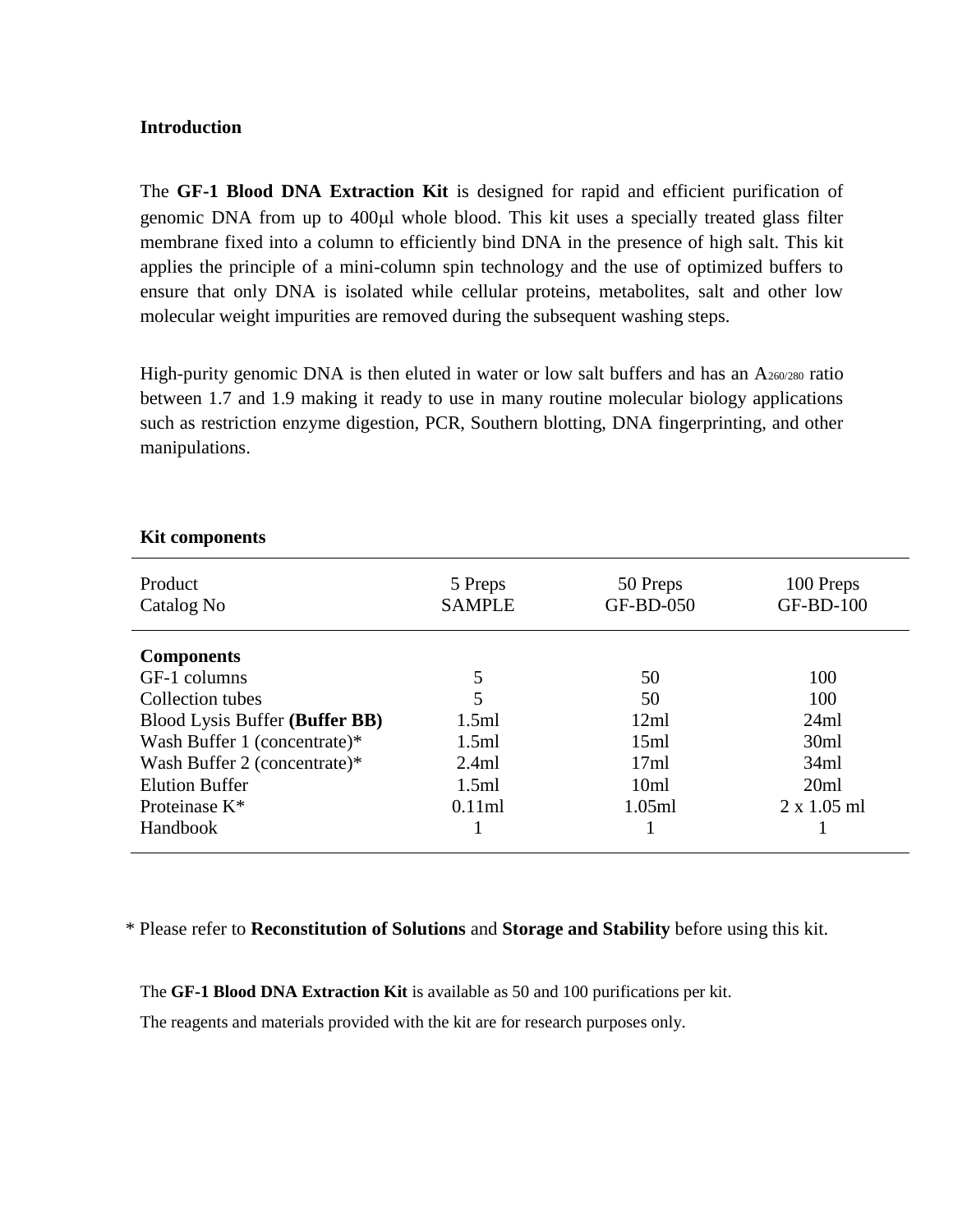### **Additional Materials to be Supplied by User**

Absolute Ethanol (>95%) RNase A (DNase-free) (20mg/ml)

### **Reconstitution of Solutions**

The bottle labeled **Wash Buffer 1** and **Wash Buffer 2** contain concentrated buffer which must be diluted with absolute ethanol (>95%) before use.

### For **SAMPLE (5 preps),**

Add **1.5ml** of absolute ethanol into the bottle labeled **Wash Buffer 1**. Add **5.6ml** of absolute ethanol into the bottle labeled **Wash Buffer 2.**

### For **GF-BD-050 (50 preps)**,

Add **15ml** of absolute ethanol into the bottle labeled **Wash Buffer 1**. Add **40ml** of absolute ethanol into the bottle labeled **Wash Buffer 2**.

### For **GF-BD-100 (100 preps),**

Add **30ml** of absolute ethanol into the bottle labeled **Wash Buffer 1**. Add **80ml** of absolute ethanol into the bottle labeled **Wash Buffer 2**. Store **Wash Buffer** at room temperature with bottle capped tight after use.

#### **Storage and Stability**

Store all solutions at 20°C - 30°C.

**Proteinase K** is stable for up to 1 year after delivery when stored at room temperature or 4°C. To prolong the lifetime of Proteinase K, storage at -20°C is recommended.

Kit components are guaranteed to be stable for 18 months from the date of manufacture **Buffer BB** may exhibit salt precipitation due to cold temperature. If this occurs, simply warm the bottle at 55°C - 65°C with occasional mixing until precipitate is completely dissolved.

### **Chemical Hazard**

**Buffer BB** and **Wash Buffer 1** contain guanidine salts which can be harmful when in contact with skin or swallowed. Always wear gloves and practice standard safety precautions. Do NOT disinfect guanidine or extraction waste in solutions containing bleach or any other form of acid.

To clean any items contaminated with the reagent, simply soak in detergent and water to remove all traces of guanidine before cleaning with bleach or acidic solutions.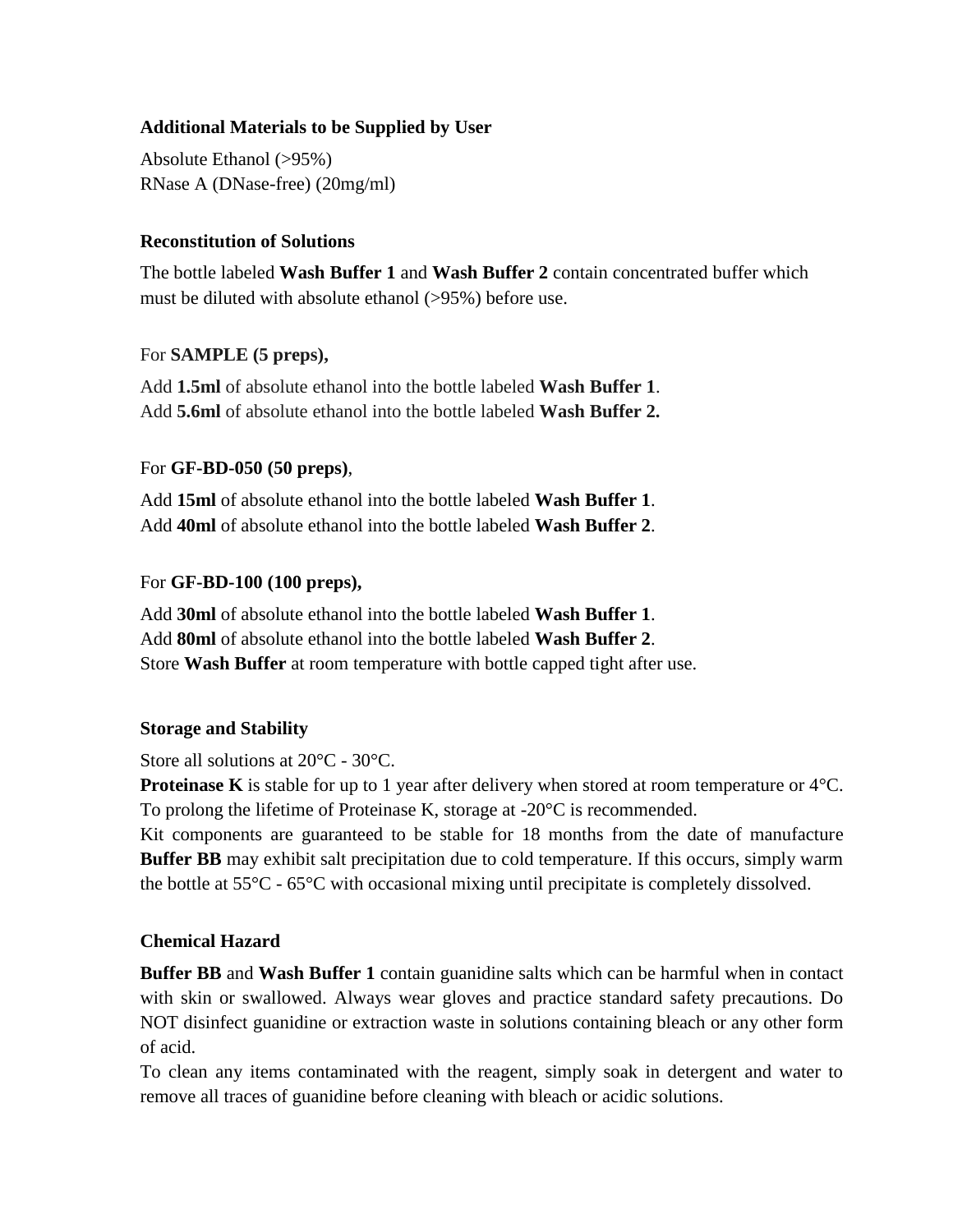#### **Procedures**

#### **Reminder**

- All steps are to be carried out at room temperature unless stated otherwise.
- **Wash Buffer 1** and **Wash Buffer 2** (concentrate) have to be diluted with absolute ethanol before use. Please refer to **Reconstitution of Solutions.**
- If precipitation forms in **Buffer BB**, incubate at 55°C 65°C with occasional mixing until precipitate is completely dissolved.

Pre-set waterbath to 65°C. Pre-heat **Elution Buffer** at 65°C.

### **1. Blood lysis**

Add 200µl of **Bufer BB** into a 200µl blood sample in a microcentrifuge tube. Mix thoroughly by pulsed-vortexing. Add 20µl of **Proteinase K** and mix immediately. Incubate at 65°C for 10 min.

*Ensure that the Buffer BB is mixed homogeneously with blood sample before addition of Proteinase K. Blood samples may vary in the number of leukocytes depending on the donor. Processing too many cells may lead to overloading of the column. Therefore, ensure that there are not more than 5x10<sup>6</sup> leukocytes in your sample. Users are not recommended to use more than 400µl sample. If the sample volume is more than 200µl*, *adjust the volume of buffers and Proteinase K to be added proportionately.*

### **Optional: Removal of RNA**

If RNA-free DNA is required, add 20µl of RNase A (DNase-Free, 20mg/ml). Mix and incubate at 37°C for 10 min.

### **2. Addition of ethanol**

Add 200µl of absolute ethanol. Mix immediately and thoroughly to obtain a homogeneous solution.

*Mix immediately to prevent any uneven precipitation of nucleic acids due to high local ethanol concentrations.*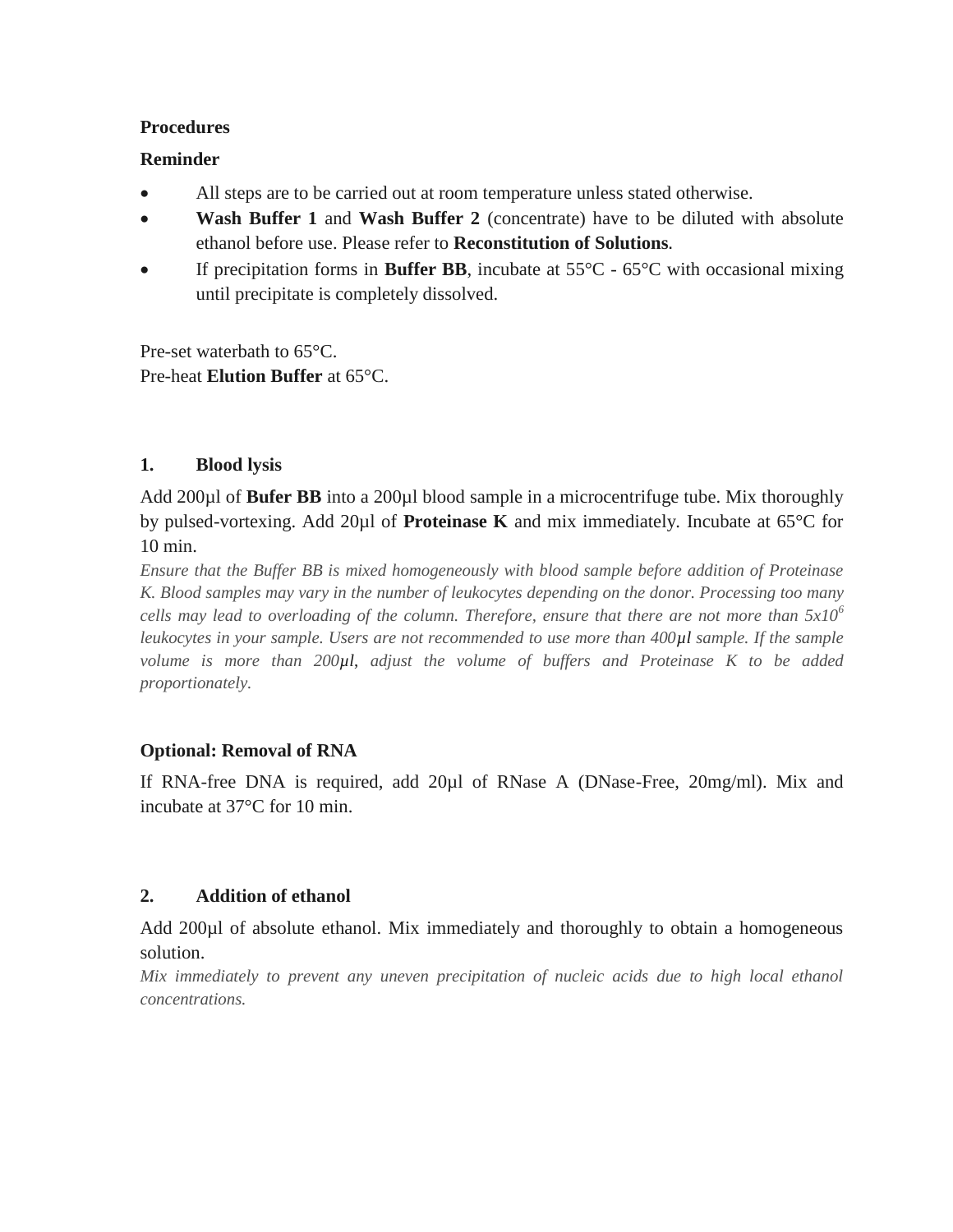#### **3. Loading to column**

Transfer the sample into the column assembled in a clean collection tube (provided). Centrifuge at 5,000 x *g* for 1 min. Discard flow through.

#### **4**. **Column washing 1.**

Wash the column with 500 $\mu$ l Wash Buffer 1 and centrifuge at 5,000 x  $g$  for 1 min. Discard flow trough.

*Ensure that ethanol has been added into the Wash Buffer 1 before use (Refer to Reconstitution of Solutions)*

#### **5. Column washing 2**

Wash the column with 500 $\mu$ **l Wash Buffer 2** and centrifuge at 5,000 x *g* for 1 min. Discard flow through. Wash column again with 500 $\mu$ **l Wash Buffer 2** and centrifuge at maximum speed for 3 minutes.

*Ensure that ethanol has been added into the Wash Buffer 2 before use (refer to Reconstitution of Solutions).Ensure centrifugation for 3 min to remove ethanol completely.*

#### **6. DNA elution**

Place the column into a clean microcentrifuge tube. Add 100 $\mu$ l of preheated **Elution Buffer**, TE buffer or sterile water directly onto column membrane and stand for 2 min. Centrifuge at 5,000 x *g* for 1 min to elute DNA. Store DNA at 4°C or 20 °C.

*Ensure that the Elution Buffer is dispensed directly onto the center of membrane for complete elution. TE Buffer can also elute DNA although EDTA may inhibit subsequent enzymatic reactions. If water is used for eluting DNA, maximum elution efficiency is achieved between pH7.0 and 8.5.Store DNA at -20 °C as DNA may degrade in the absence of buffering agent.*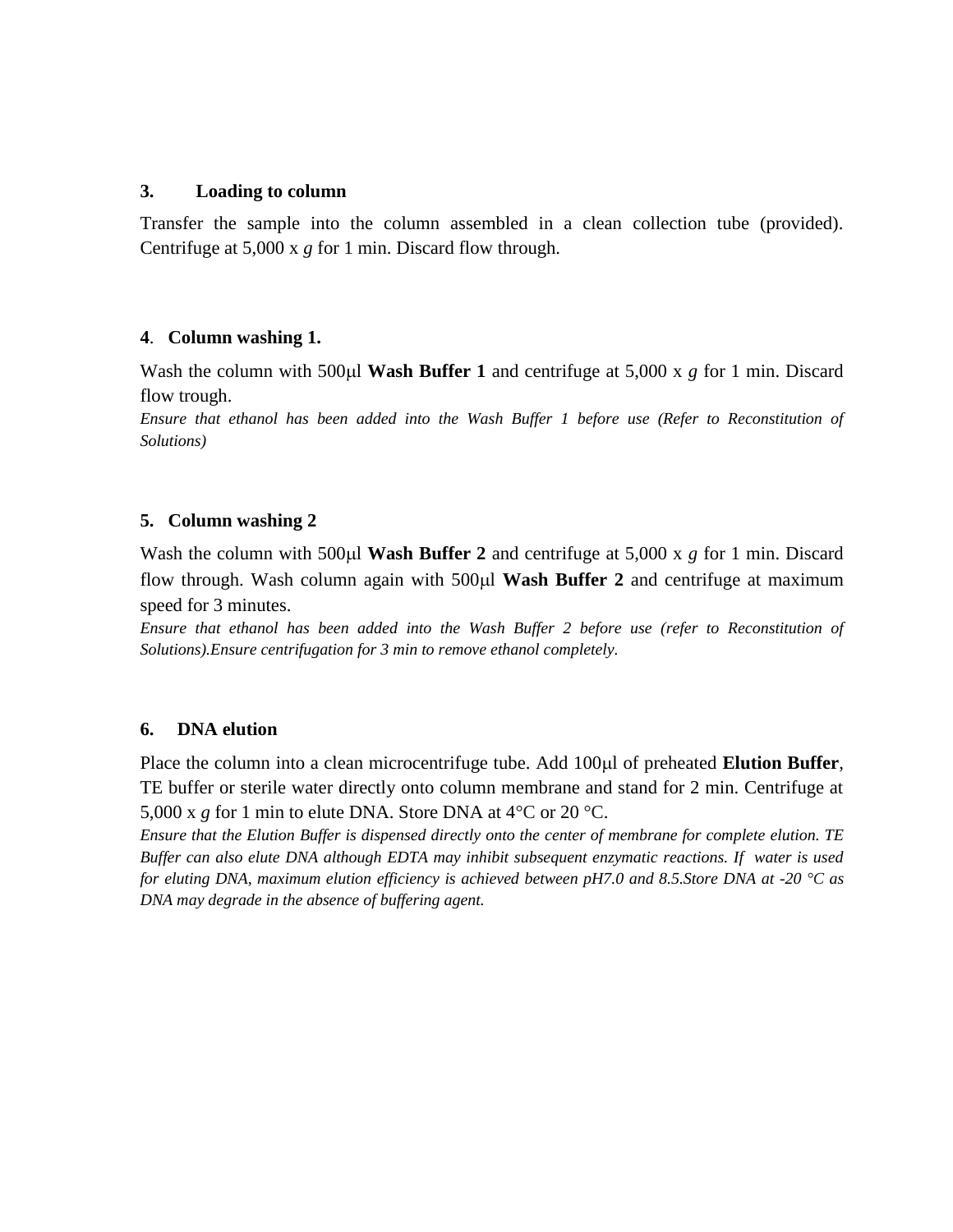## **Troubleshooting**

Please note that by not adhering to the recommended protocols, unsatisfactory results related to yield and quality of DNA may occur. If problems arise, please refer to the following:

| Problem              | <b>Possibility</b>                                                      | <b>Suggestions</b>                                                                                                        |
|----------------------|-------------------------------------------------------------------------|---------------------------------------------------------------------------------------------------------------------------|
| <b>Low DNA yield</b> | Blood sample is not stored<br>properly                                  | Store blood sample in small<br>aliquots to avoid repeated freeze-<br>thaw cycles.                                         |
|                      | Incomplete blood lysis                                                  | <b>Ensure Buffer BB</b> and blood<br>sample are mixed by pulsed-<br>vortexing before addition of<br>Proteinase K.         |
|                      |                                                                         | <b>Ensure Proteinase K</b> is mixed<br>homogeneously with the mixture of<br><b>Buffer BB</b> and blood sample.            |
|                      | Addition of ethanol was<br>neglected                                    | Repeat purification with new blood<br>sample.                                                                             |
|                      | Column clogged                                                          | Please refer to the suggestion for<br>'Incomplete blood lysis.                                                            |
|                      |                                                                         | <i>Ensure</i> Wash Buffer 1 is applied<br>to the column.                                                                  |
|                      | Column not placed at fixed<br>orientation during<br>centrifugation      | Place the column which has a<br>triangle mark on the edge, at a<br>fixed position during centrifugation<br>at all times.  |
|                      | Proteinase K activity is<br>decreased                                   | For long term storage, ensure<br><b>Proteinase K</b> is stored at $4^{\circ}$ C or -<br>$20^{\circ}$ C.                   |
|                      | Wash Buffer 1 and Wash<br><b>Buffer 2</b> are applied in<br>wrong order | <i>Ensure</i> Wash Buffer 1 is applied<br>before Wash Buffer 2. Repeat<br><i>purification with</i><br>a new blood sample. |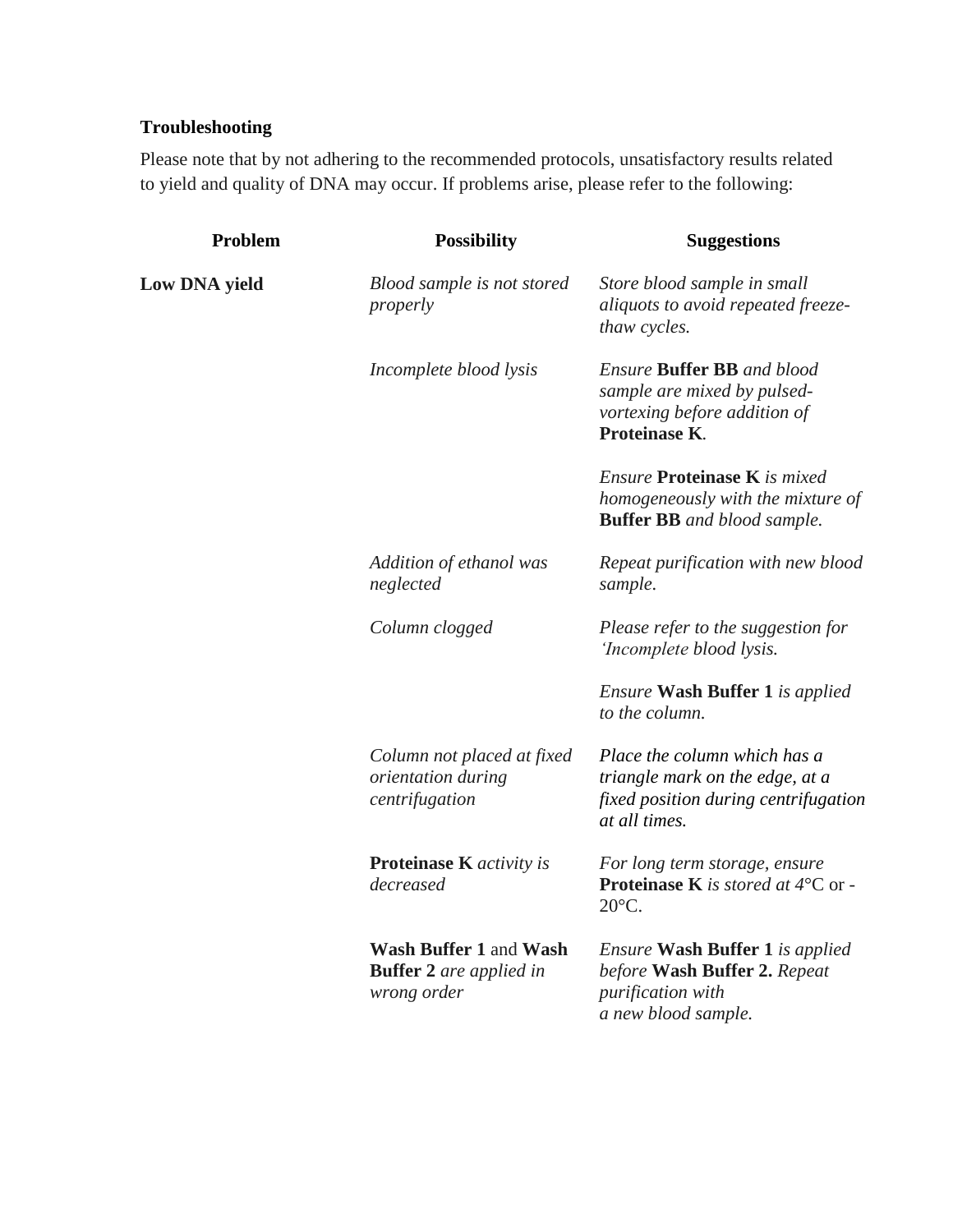| Problem                                                         | <b>Possibility</b>                                                                                   | <b>Suggestions</b>                                                                                                   |
|-----------------------------------------------------------------|------------------------------------------------------------------------------------------------------|----------------------------------------------------------------------------------------------------------------------|
|                                                                 | Wash Buffer 1 and Wash<br><b>Buffer 2</b> are reconstituted<br>wrongly                               | Please refer to the 'Reconstitution<br>of Solution'. Repeat purification<br>with a new blood sample.                 |
|                                                                 | Column is not dried before<br>addition of Elution Buffer                                             | Ensure column is spun dry at<br>maximum speed for 3 minutes after<br>addition of<br><b>Wash Buffer 2.</b>            |
|                                                                 | Elution is not performed<br>properly                                                                 | Pre-heat Elution Buffer to $65^{\circ}$ C-<br>$70^{\circ}$ C for eluting DNA.                                        |
|                                                                 |                                                                                                      | Incubate column at room<br>temperature for 2 minutes after<br>addition of Elution Buffer.                            |
|                                                                 |                                                                                                      | <b>Ensure that the Elution Buffer</b><br>used is a low salt buffer or water<br>with a pH range of $7.0 - 8.5$ .      |
| Low Purity $(A_{260/280})$                                      | Incomplete blood lysis                                                                               | Refer to problem "Low DNA yield".                                                                                    |
|                                                                 | <b>Proteinase K</b> <i>activity is</i><br>decreased                                                  | Refer to problem "Low DNA yield"                                                                                     |
|                                                                 | <b>Wash Buffer 1</b> is not<br>applied                                                               | <i>Ensure that</i> <b>Wash Buffer 1</b> is<br>applied to the column before<br>addition of Wash Buffer 2.             |
| <b>DNA</b> degradation /<br>smearing                            | Incomplete blood lysis                                                                               | Refer to problem "Low DNA yield"                                                                                     |
|                                                                 | Blood sample is not stored<br>properly                                                               | Refer to problem "Low DNA yield".                                                                                    |
| Poor performance<br>of eluted DNA in<br>downstream applications | <b>Eluted DNA</b> contains traces<br>of ethanol                                                      | Centrifuge the column at maximum<br>speed for 3 min during second<br>washing of column with Wash<br><b>Buffer 2.</b> |
|                                                                 | TE buffer is used to elute<br>DNA. EDTA in TE buffer<br>may inhibit subsequent<br>enzymatic reaction | Use <b>Elution Buffer</b> or water with a<br><i>pH</i> range of 7.0-8.5.                                             |